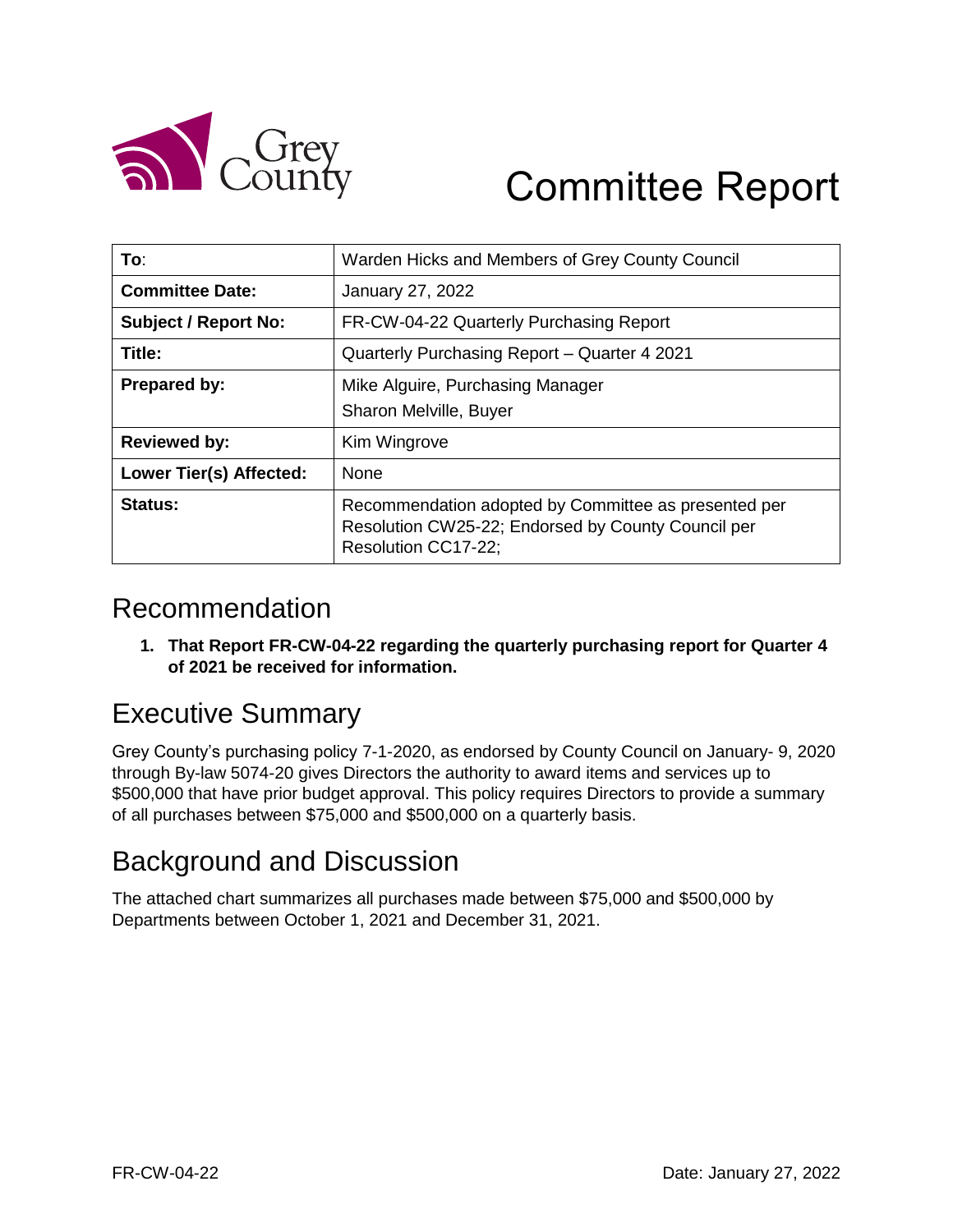#### **Department – Long Term Care**

| <b>Contract</b>      | <b>Description</b>                                  | # of<br><b>Bids</b> | <b>Awarded Bid</b>                 | <b>Approved</b><br><b>Amount</b> | Awarded<br><b>Amount</b><br>(excl. HST) |
|----------------------|-----------------------------------------------------|---------------------|------------------------------------|----------------------------------|-----------------------------------------|
| <b>RFP-LTC-11-21</b> | First floor sprinkler<br>at Rockwood<br>Terrace     |                     | Classic Fire +<br>Life Safety Inc. | \$126,900                        | \$184,200*                              |
| <b>RFT-LTC-14-21</b> | Replacement of Fire<br>Alarm System at<br>Lee Manor | 2                   | <b>RKS Electric</b>                | \$196,000                        | \$155,823                               |

#### **Department – Transportation Services**

| <b>Contract</b> | <b>Description</b> | # of<br><b>Bids</b> | <b>Awarded Bid</b>    | <b>Approved</b><br><b>Amount</b> | Awarded<br>Amount<br>(excl. HST) |
|-----------------|--------------------|---------------------|-----------------------|----------------------------------|----------------------------------|
| RFT-TS-34-21    | <b>Backhoe</b>     | 2                   | <b>Brandt Tractor</b> | \$131,200                        | $$151,000**$                     |

### Legal and Legislated Requirements

None

## Financial and Resource Implications

\* The sprinkler project at Rockwood Terrace will be funded by minor capital as supplied by the Ministry in 2022 and \$59,000 from reserve. This has been approved by the CAO and the Director of Finance.

\*\*The 2021 budget was \$131,200; the order was placed in 2021 however delivery is not expected until April 2022. This item appears in the 2022 budget at a cost of \$151,000 plus unrecoverable HST.

### Relevant Consultation

☒ Internal

☐ External